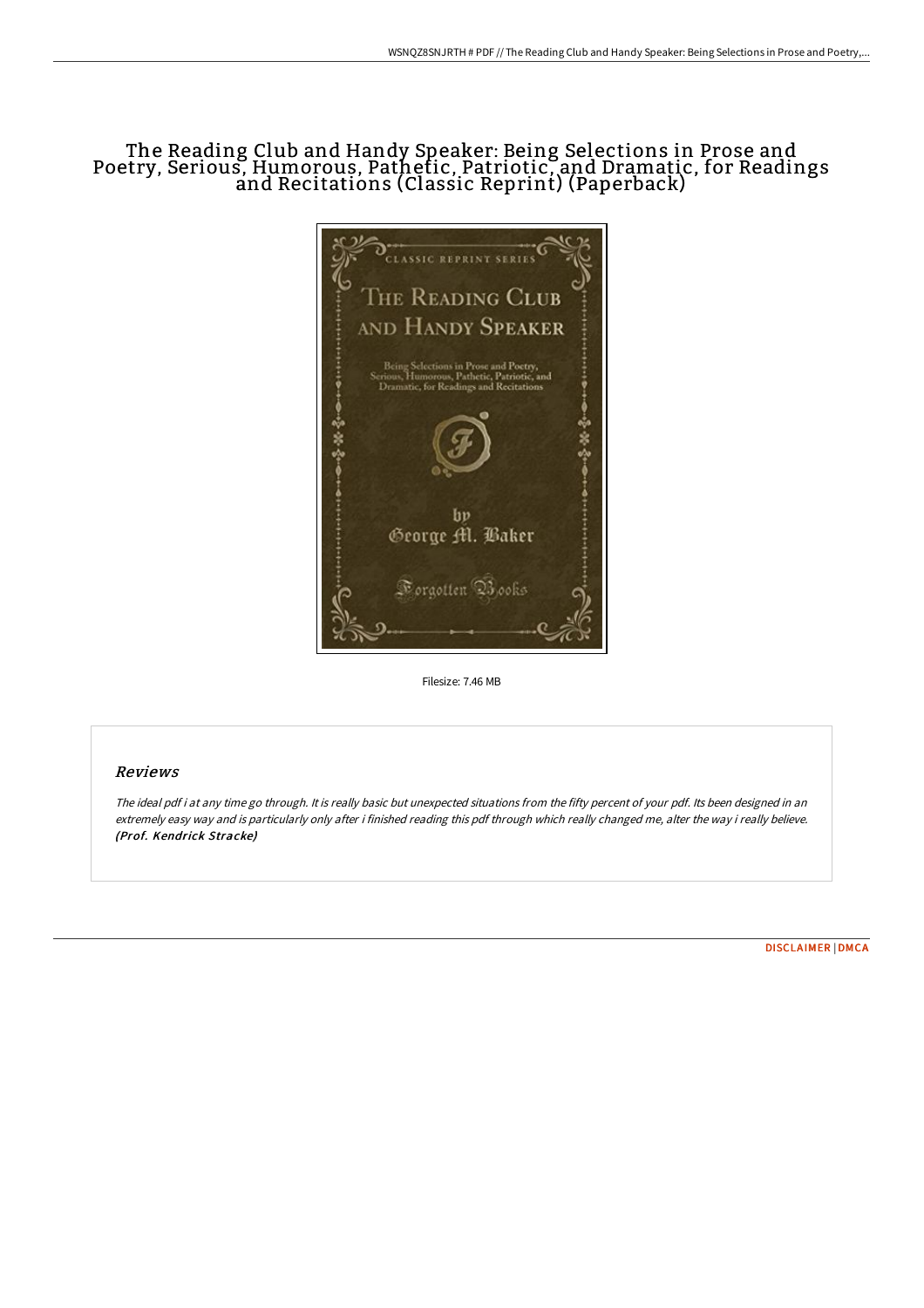## THE READING CLUB AND HANDY SPEAKER: BEING SELECTIONS IN PROSE AND POETRY, SERIOUS, HUMOROUS, PATHETIC, PATRIOTIC, AND DRAMATIC, FOR READINGS AND RECITATIONS (CLASSIC REPRINT) (PAPERBACK)



To save The Reading Club and Handy Speaker: Being Selections in Prose and Poetry, Serious, Humorous, Pathetic, Patriotic, and Dramatic, for Readings and Recitations (Classic Reprint) (Paperback) eBook, please access the button beneath and download the file or have accessibility to additional information which are highly relevant to THE READING CLUB AND HANDY SPEAKER: BEING SELECTIONS IN PROSE AND POETRY, SERIOUS, HUMOROUS, PATHETIC, PATRIOTIC, AND DRAMATIC, FOR READINGS AND RECITATIONS (CLASSIC REPRINT) (PAPERBACK) book.

Forgotten Books, 2018. Paperback. Condition: New. Language: English . Brand New Book \*\*\*\*\* Print on Demand \*\*\*\*\*. Excerpt from The Reading Club and Handy Speaker: Being Selections in Prose and Poetry, Serious, Humorous, Pathetic, Patriotic, and Dramatic, for Readings and Recitations The evening sun has sunk full soon, Tinging the west with crimson and gold; But over each man s left Shoulder the moon Evil omen As e er foretold To other foemen In da 8 Of Old Danger and deat in majesty Silently climbs the eastern sky. The moon behind, the stars shining o er us, Shadows and darkness around; But we only know straight before us Are twenty miles of ground. 0 God! To think Of the terrible fate Awaiting that home if we come too late! TO think twenty miles and two hours hence May make such fearful difference! Ah, noble steeds, do all ye know That twenty miles we draw not rein, But aFer that ye shall rest again. About the Publisher Forgotten Books publishes hundreds of thousands of rare and classic books. Find more at This book is a reproduction of an important historical work. Forgotten Books uses state-of-the-art technology to digitally reconstruct the work, preserving the original format whilst repairing imperfections present in the aged copy. In rare cases, an imperfection in the original, such as a blemish or missing page, may be replicated in our edition. We do, however, repair the vast majority of imperfections successfully; any imperfections that remain are intentionally left to preserve the state of such historical works.

 $\blacksquare$ Read The Reading Club and Handy Speaker: Being Selections in Prose and Poetry, Serious, Humorous, Pathetic, Patriotic, and Dramatic, for Readings and Recitations (Classic Reprint) [\(Paperback\)](http://techno-pub.tech/the-reading-club-and-handy-speaker-being-selecti.html) Online В Download PDF The Reading Club and Handy Speaker: Being Selections in Prose and Poetry, Serious, Humorous, Pathetic, Patriotic, and Dramatic, for Readings and Recitations (Classic Reprint) [\(Paperback\)](http://techno-pub.tech/the-reading-club-and-handy-speaker-being-selecti.html)